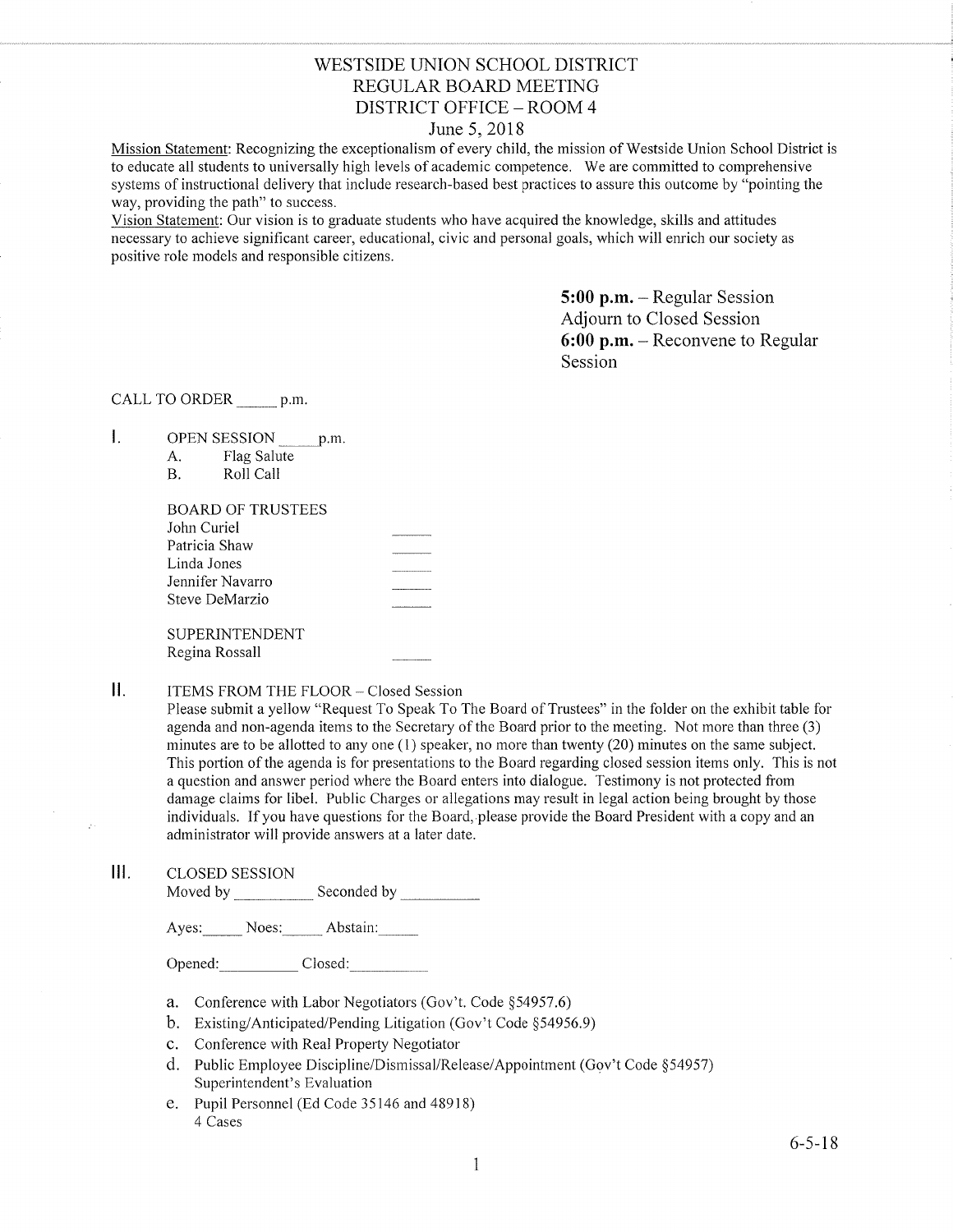## lV. RECONVENE TO OPEN SESSION at p.m.

#### V. REPORT OF CLOSED SESSION ACTION

- VI PRESENTATIONS
	-
	- A. Golden Apple Award<br>B. District Office and Management Service Pins<br>C. ACSA Awards
	-
	- D. Management and Confidential Employees of the Year E. Local Control Accountability Program (LCAP) F. 2018-19 Adopted Budget
	-
	-

#### HEARING SESSION/STAFF REPORTS vil

- A. Board Comments
- 
- B. Staff Reports<br>1. Assistant Superintendent Administrative Services
	- 2. Assistant Superintendent Educational Services
	- 3. Deputy Superintendent
	- 4. Superintendent

#### RECESS VIII.

RECONVENE TO OPEN SESSION AT p.m. IX.

#### PERSONAL APPEARANCES X.

- A. Westside Union Teachers Association Representatives
- B. California School Employees Association Representatives C. Parent Teacher Association Representatives
- 
- D. West Antelope Valley Educational Foundation Representatives
- ITEMS FROM THE FLOOR XI

Please submit a yellow "Request To Speak To The Board of Trustees" in the folder on the exhibit table for agenda and non-agenda items to the Secretary of the Board prior to the meeting. Not more than three (3) minutes are to be allotted to any one (1) speaker, no more than twenty (20) minutes on the same subject. This is not a question and answer period where the Board enters into dialogue. Testimony is not protected from damage claims for libel. Public Charges or allegations may result in legal action being brought by those individuais. If you have questions for the Board, please provide the Board President with a copy and an administrator will provide answers at alafer date.

### XII. PUBLIC HEARING

a. A hearing to receive public input on the Local Control Accountability Program (LCAP)

Opened\_ Ciosed

b. <sup>A</sup>hearing to receive public input on the 2018-19 Adopted Budget

Opened Closed

A hearing on the proposed formation of Westside Union School District Community Facilities District  $\mathbf{c}$ . No. 2018-1 with Improvement Areas Nos. 1 and 2. (to be held during the Business Session)

Opened Closed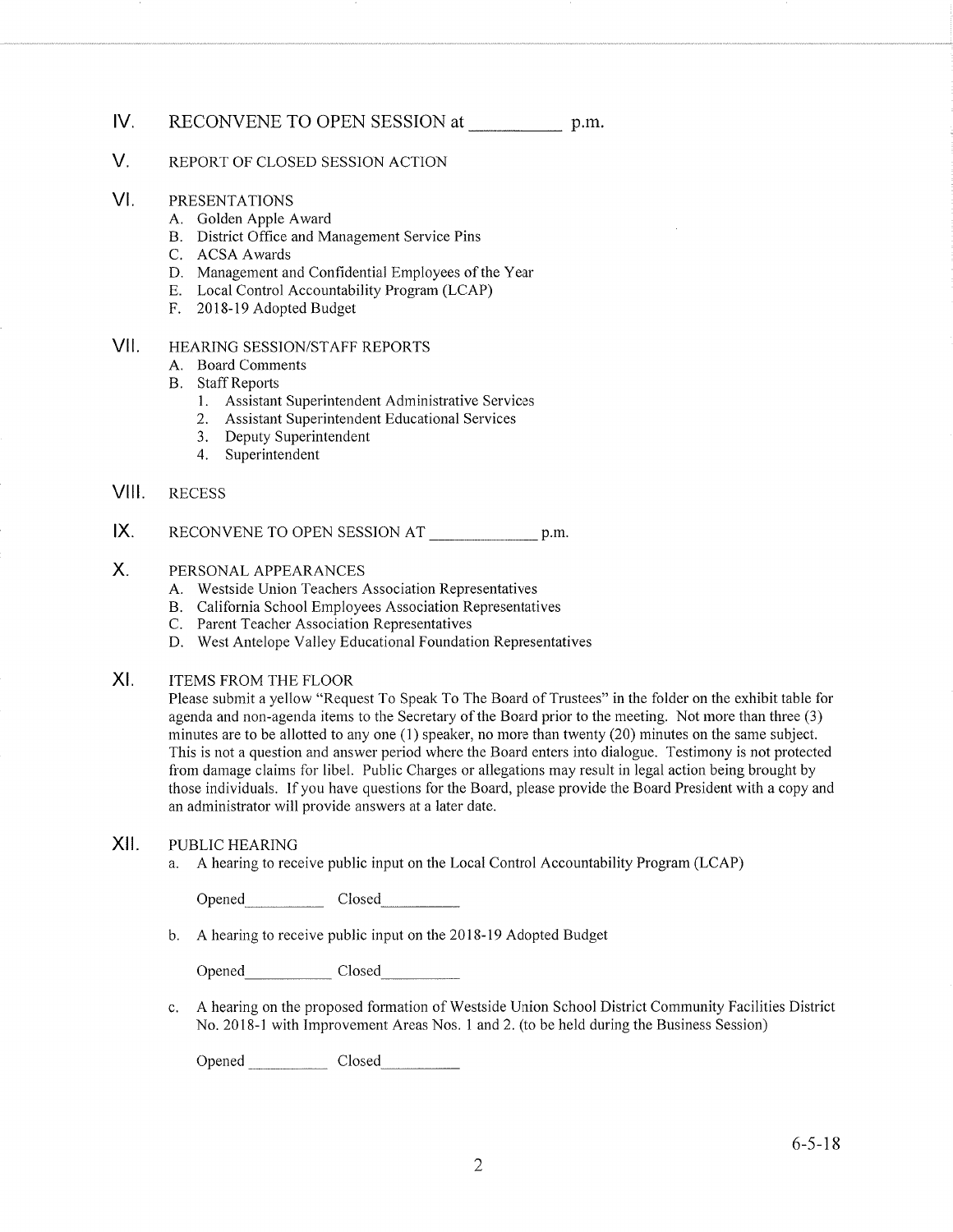d. A hearing to receive public input on the Hillview Solar Upgrades/PacificWest Agreement. (The Board will close the Public Hearing after comments are received during the Business Session.)

|       |    |                               | Opened Closed                                                                                                                                                                                                                                                                                                                                                                                                       |              |       |
|-------|----|-------------------------------|---------------------------------------------------------------------------------------------------------------------------------------------------------------------------------------------------------------------------------------------------------------------------------------------------------------------------------------------------------------------------------------------------------------------|--------------|-------|
| XIII. | А. | <b>BUSINESS SESSION</b><br>1. | Organizational/Governance<br>Agenda                                                                                                                                                                                                                                                                                                                                                                                 | Item 1       | Goal# |
|       |    |                               | Moved by _______________ Seconded by ____________                                                                                                                                                                                                                                                                                                                                                                   |              |       |
|       |    |                               | To approve the Agenda of the Regular Meeting of<br>June 5, 2018                                                                                                                                                                                                                                                                                                                                                     |              |       |
|       |    |                               | Ayes: Noes: Abstain:                                                                                                                                                                                                                                                                                                                                                                                                |              |       |
|       |    |                               | Actions proposed for the Consent Calendar, are items with adopted policies and<br>approved practices of the District and are deemed routine in nature. They will be<br>acted upon in one motion, without discussions, unless members of the Board request<br>an item's removal. The item will then be removed from the motion to approve and<br>after the approval of the consent agenda the item(s) will be heard. | Items 2a -2g |       |
|       |    | 2.                            | Consent<br>Minutes of the Workshop and Regular Meeting on<br>a.<br>May 15, 2018<br>Fundraising Authorizations<br>b.<br>Personnel Report<br>c.<br>Purchase Orders<br>d.<br>Consultant/Contract Schedule<br>e.<br>f.<br>Conference/Workshop Schedule<br>Obsolete Item Disposal List<br>g.                                                                                                                             |              |       |
|       |    |                               |                                                                                                                                                                                                                                                                                                                                                                                                                     |              |       |
|       |    |                               | Approval of the Consent Items as presented                                                                                                                                                                                                                                                                                                                                                                          |              |       |
|       |    |                               | Ayes: Noes: Abstain:                                                                                                                                                                                                                                                                                                                                                                                                |              |       |
|       |    | 3.                            | Discussion Item<br>Governance                                                                                                                                                                                                                                                                                                                                                                                       | Item 3       |       |
|       | Β. | 4.                            | <b>Educational Services</b><br>Site Plans<br>Hillview<br>Joe Walker<br>Quartz Hill                                                                                                                                                                                                                                                                                                                                  | Item 4       |       |
|       |    |                               |                                                                                                                                                                                                                                                                                                                                                                                                                     |              |       |
|       |    |                               | Approval of Site Plans                                                                                                                                                                                                                                                                                                                                                                                              |              |       |
|       |    |                               | Ayes: Noes: Abstain:                                                                                                                                                                                                                                                                                                                                                                                                |              |       |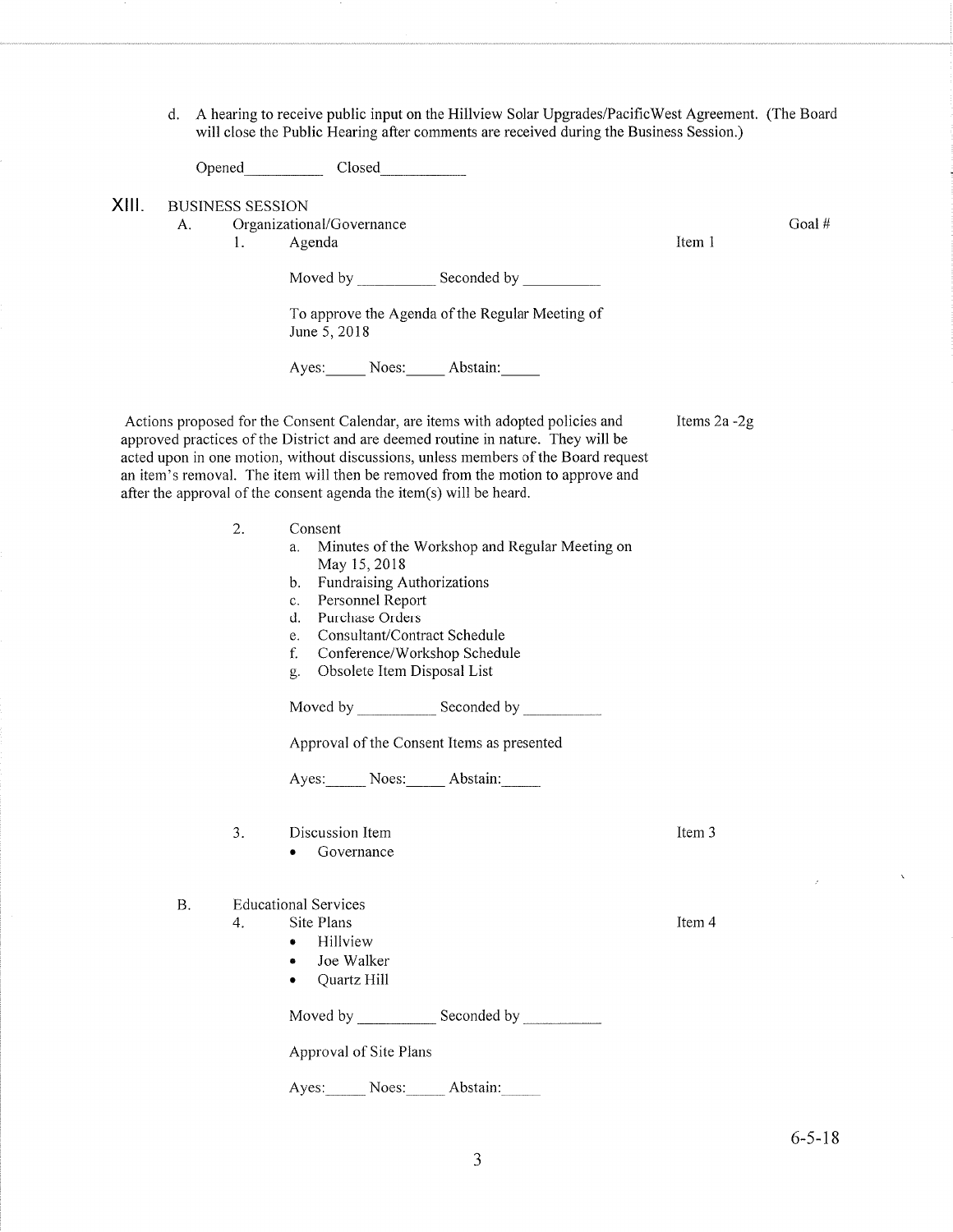|    | 5.                    | Memorandum of Understanding 18-07, between Westside<br>Union School District and Antelope Valley Migrant<br><b>Education Migrant Education Program Consortium</b>         | Item 5 | Goal# |
|----|-----------------------|---------------------------------------------------------------------------------------------------------------------------------------------------------------------------|--------|-------|
|    |                       |                                                                                                                                                                           |        |       |
|    |                       | Approval of Memorandum of Understanding 18-07,<br>between Westside Union School District and Antelope<br>Valley Migrant Education Migrant Education Program<br>Consortium |        |       |
|    |                       | Ayes: Noes: Abstain:                                                                                                                                                      |        |       |
|    | 6.                    | Revised Board Policy and Administrative Regulation,<br>6154, Homework/Makeup Work                                                                                         | Item 6 |       |
|    |                       |                                                                                                                                                                           |        |       |
|    |                       | Approval of the first reading of the revised Board Policy<br>and Administrative Regulation 6154, Homework/Makeup<br>Work                                                  |        |       |
|    |                       | Ayes: Noes: Abstain:                                                                                                                                                      |        |       |
| Ć. | Personnel<br>7.       | Provisional Intern Permits (PIP)                                                                                                                                          | Item 7 |       |
|    |                       | Moved by Seconded by                                                                                                                                                      |        |       |
|    |                       | Approval of the Provisional Intern Permits (PIP)                                                                                                                          |        |       |
|    |                       | Ayes: Noes: Abstain:                                                                                                                                                      |        |       |
|    | 8.                    | Short Term Staffing Permits (STSP)                                                                                                                                        | Item 8 |       |
|    |                       |                                                                                                                                                                           |        |       |
|    |                       | Approval of the Short Term Staffing Permits                                                                                                                               |        |       |
|    |                       | Ayes: Noes: Abstain:                                                                                                                                                      |        |       |
|    |                       | $\mathcal{L}_{\text{max}}$ and $\mathcal{L}_{\text{max}}$                                                                                                                 |        |       |
| D. | <b>Business</b><br>9. | Resolution 18-79, Amended Boundary Map for Westside<br>Union School District Community Facilities District No.<br>2018-1 with Improvement Areas Nos. 1 and 2              | Item 9 | 4B    |
|    |                       | Moved by<br>Seconded by                                                                                                                                                   |        |       |

 $\mathbf{v}$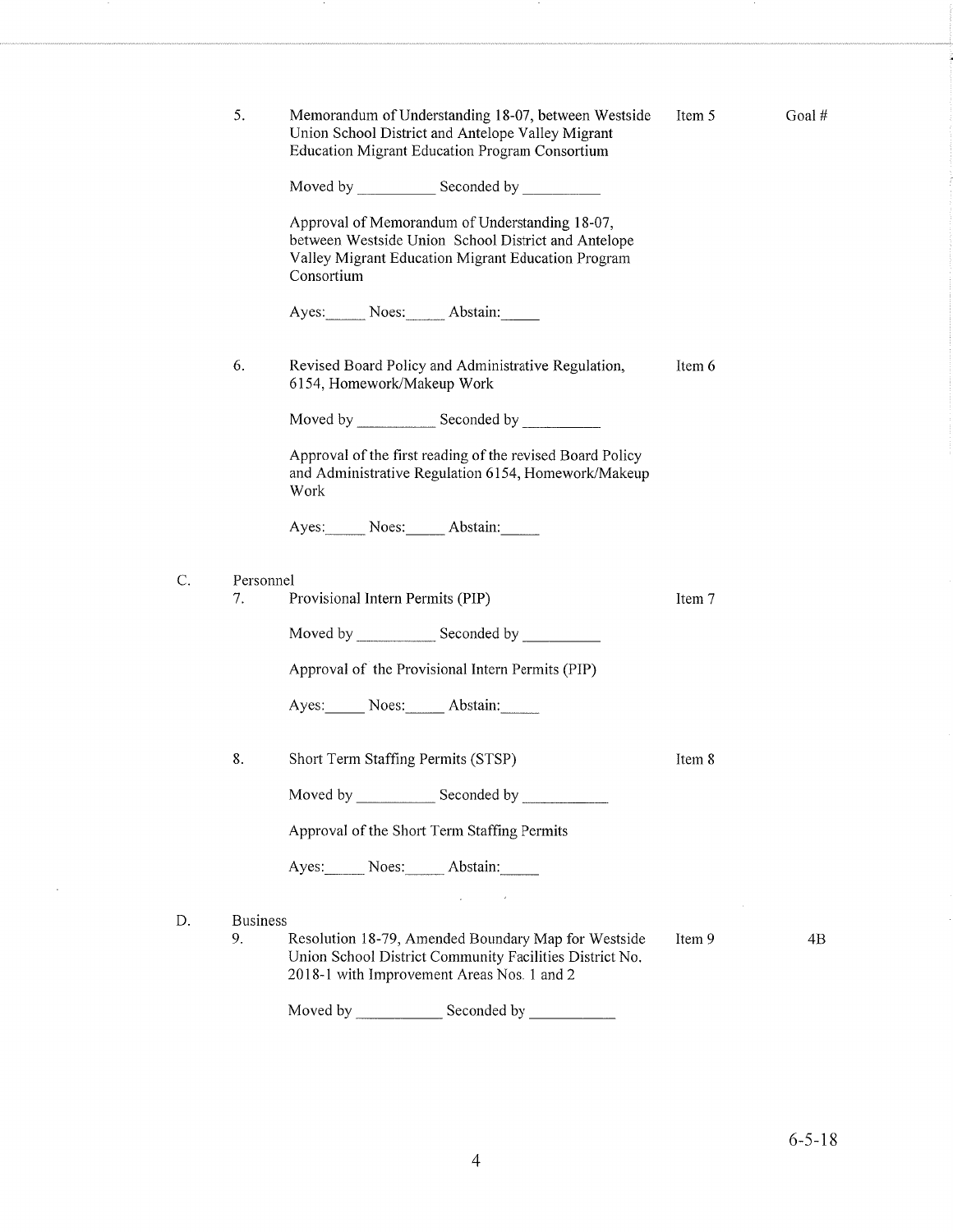|    | Approval of Resolution 18-79, Amended Boundary Map<br>for Westside Union School District Community Facilities<br>District No. 2018-1 with Improvement Areas Nos. 1 and 2               |         | Goal # |
|----|----------------------------------------------------------------------------------------------------------------------------------------------------------------------------------------|---------|--------|
|    | Ayes: Noes: Abstain:                                                                                                                                                                   |         |        |
| 9a | Resolution 18-80, Formation of Community Facilities<br>District No. 2018-1 with Improvement Areas Nos. 1 and 2                                                                         | Item 9a | 4B     |
|    |                                                                                                                                                                                        |         |        |
|    | Approval of Resolution 18-80, Formation of Community<br>Facilities District No. 2018-1 with Improvement Areas<br>Nos. 1 and 2                                                          |         |        |
|    | Ayes: Noes: Abstain:                                                                                                                                                                   |         |        |
| 9b | Resolution 18-81, Determining the Need to Incur Debt,<br>Westside Union School District Community Facilities<br>District No. 2018-1 with Improvement Area Nos. 1 and 2                 | Item 9b | 4B     |
|    |                                                                                                                                                                                        |         |        |
|    | Approval of Resolution 19-81, Determining the Need to<br>Incur Debt, Westside Union School District Community<br>Facilities District No. 2018-1 with Improvement Areas<br>Nos. 1 and 2 |         |        |
|    | Ayes: Noes: Abstain:                                                                                                                                                                   |         |        |
| 9c | Resolution 18-82, Canvassing Election Results, Westside<br>Union School District Community Facilities District No.<br>2018-1 with Improvement Area Nos. 1 and 2                        | Item 9c | 4B     |
|    |                                                                                                                                                                                        |         |        |
|    | Approval of Resolution 18-82, Canvassing Election<br>Results, Westside Union School District Community<br>Facilities District No. 2018-1 with Improvement Area Nos.<br>$1$ and $2$     |         |        |
|    | Ayes: Noes: Abstain:                                                                                                                                                                   |         |        |
| 9d | Resolution 18-83, First Reading of Ordinance, Westside<br>Union School District Community Facilities District No.<br>2018-1, Authorizing the Levy of a Special Tax                     | Item 9d | 4B     |
|    |                                                                                                                                                                                        |         |        |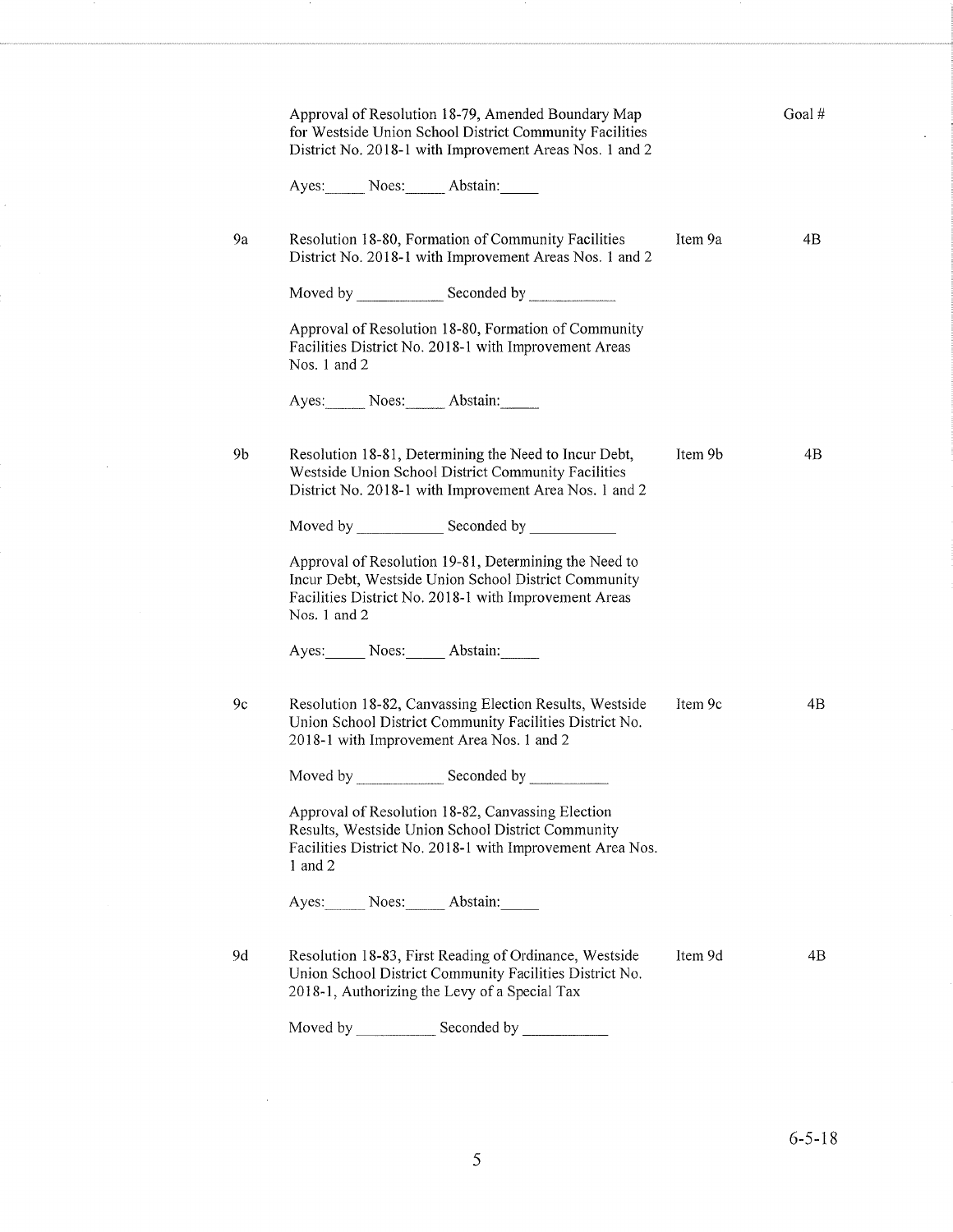|     | Approval of Resolution 18-83, First Reading of Ordinance,<br>Westside Union School District Community Facilities<br>District No. 2018-1, Authorizing the Levy of a Special Tax                                                                       |         | Goal# |
|-----|------------------------------------------------------------------------------------------------------------------------------------------------------------------------------------------------------------------------------------------------------|---------|-------|
|     | Ayes: Noes: Abstain:                                                                                                                                                                                                                                 |         |       |
| 10. | Resolution 18-78, Temporary Extraordinary Approval<br>Authorization                                                                                                                                                                                  | Item 10 |       |
|     | Moved by _________________ Seconded by _______________                                                                                                                                                                                               |         |       |
|     | Approval of Resolution 18-78, Temporary Extraordinary<br>Approval Authorization                                                                                                                                                                      |         |       |
|     | Ayes: Noes: Abstain:                                                                                                                                                                                                                                 |         |       |
| 11  | Hillview Solar Upgrades/PacificWest Agreement                                                                                                                                                                                                        | Item 11 | 4C    |
|     |                                                                                                                                                                                                                                                      |         |       |
|     | Approval of the Hillview Solar Upgrades/PacificWest<br>Agreement                                                                                                                                                                                     |         |       |
|     | Ayes: Noes: Abstain:                                                                                                                                                                                                                                 |         |       |
| 12  | Revised Board Policies and Administrative Regulations<br>AR 3230, Federal Grant Funds<br>٠<br>AR 3514.2, Integrated Pest Management<br>٠<br>BP/AR 3551, Food Service Operations/Cafeteria Fund<br>٠<br>BP/AR 3553, Free and Reduced Price Meals<br>٠ | Item 12 |       |
|     | Moved by Seconded by Seconded by Seconded by Seconded by Seconded by Seconded by Seconded by Seconded by Seconded by Seconded by Seconded by Seconded by Seconded by Seconded by Seconded by Seconded by Seconded by Seconded                        |         |       |
|     | Approval of the first reading of the revised Board Policies<br>and Administrative Regulations                                                                                                                                                        |         |       |
|     | Ayes: Noes: Abstain:                                                                                                                                                                                                                                 |         |       |
| 13. | Award of Paint Bid for Quartz Hill Elementary                                                                                                                                                                                                        | Item 13 |       |
|     |                                                                                                                                                                                                                                                      |         |       |
|     | Approval to Award the Paint Bid for Quartz Hill<br>Elementary to Cali Painting                                                                                                                                                                       |         |       |
|     | Ayes: Noes: Abstain:                                                                                                                                                                                                                                 |         |       |
| 14. | Bruns Belmont Credit Change Order No. 1 for<br>Cottonwood Elementary                                                                                                                                                                                 | Item 14 | 4A    |
|     | Moved by Seconded by                                                                                                                                                                                                                                 |         |       |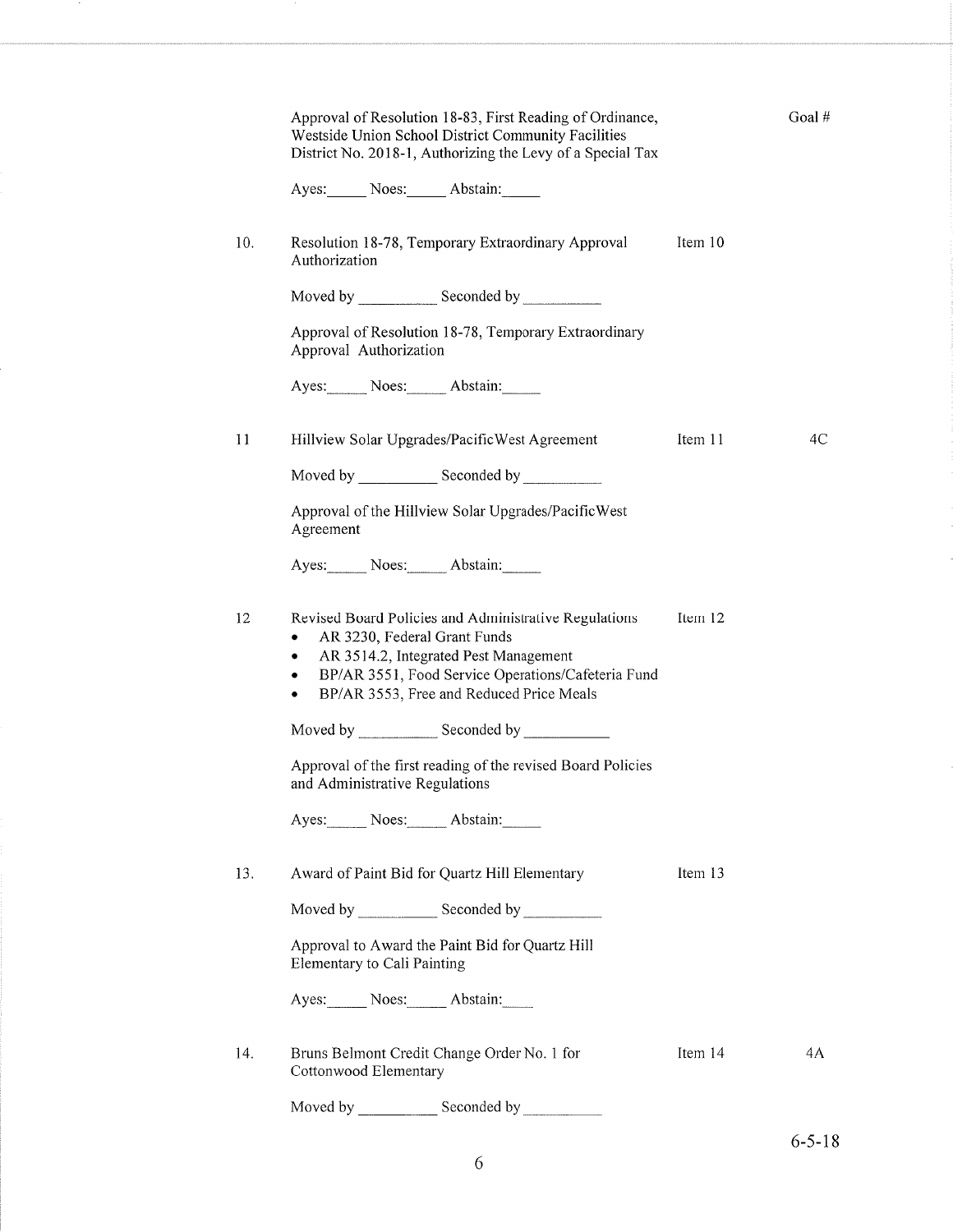Approval of Bruns Belmont Credit Change Order No. <sup>I</sup> for Cottonwood Elementary

Ayes: Noes: Abstain:

#### XIV INFORMATION SESSION

- A. Items From The Floor Continued<br>B. Dates to Remember:
- - 1. Regular Meeting on June 19, 2018
- 2. Regular Meeting on June 26, 2018<br>C. Board Comments Continued
- 
- XV NEW BUSINESS Future Board Meeting Items
- XVI. CLOSED SESSION - Continued
- XVII. RECONVENE TO OPEN SESSION at p.m.
- XVIII REPORT OF CLOSED SESSION ACTION

#### XIX. ADJOURNMENT

There being no further business to come before the Board, the regular meeting of June 5,2018, is adjourned at p.m. by the Board President.

In compliance with the Americans with Disabilities Act, if you need special assistance to access the Board meeting room or to otherwise participate at this meeting, including auxiliary aids or services, please contact Tonya Williams at (661) 722-0716. Notification at least 48 hours prior to the meeting will enable the District to make reasonable arrangements to ensure accessibility to the Board meeting room.

Any writings or documents that are public records and are provided to a majority of the governing board regarding an open session item on this agenda will be made available for public inspection on the District Web Site, www.westside.k12.ca.us or in the District Office located at 41914 50<sup>th</sup> St. West, Quartz Hill, CA 93536 during normal business hours  $(8:00$  a.m.  $-4:00$  p.m.).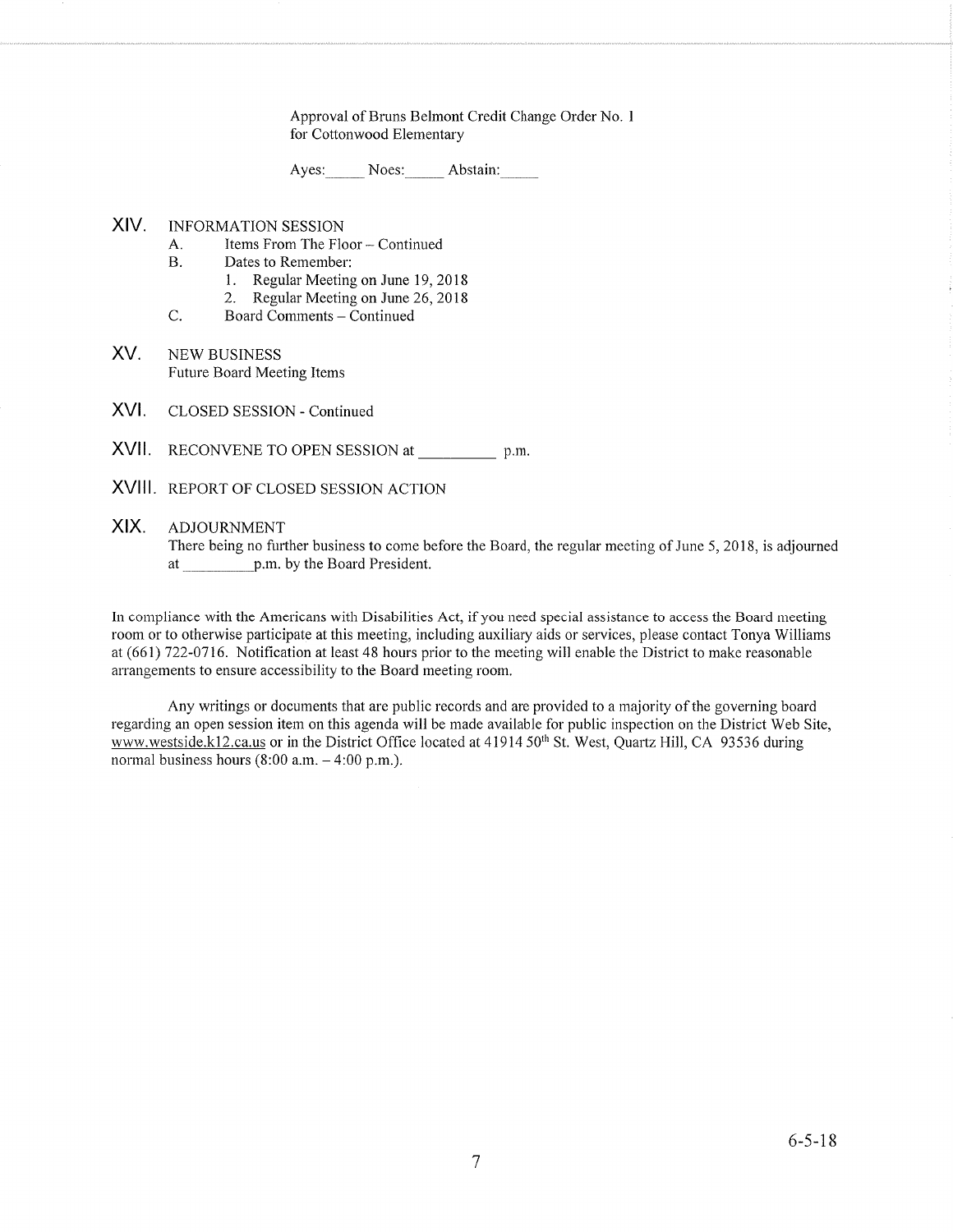# Core Beliefs and Board Goals 2017-20t8

# The District uses data to create a learning-oriented culture for both staff and students which defines success in terms of improvement and progress.

- 1 WE BELIEVE THAT OUR TEACHERS AND STAFF ARE OUR MOST VALUABLE ASSETS AND RESOURCES
- 2 WE OPERATE WITH TRANSPARENCY, TRUST AND INTEGRITY, GOVERNING IN A DIGNIFIED, PROFESSIONAL MANNER, TREATING EVERYONE WITH CIVILITY AND **RESPECT**

#### WE ARE ABSOLUTELY COMMITTED TO PROVIDING A SAFE, DISTINGUISHED AND ENGAGING LEARNING ENVIRONMENT THAT ENSURES ALL STUDENTS LEARN TO THEIR HIGHEST POTENTIAL  $3<sub>l</sub>$

- $\odot$  A. Build the capacity of board and district staff in developing and monitoring data related to goals and priorities specifically in the area of cultural responsiveness and educational equity
- B. A key concern and priority for this governing board is improving the accuracy and consistency of grading which should measure what students know, as they play a crucial role in every aspect of students' academic lives and future lives as global citizens. Areas of concern are: 1) Grades reflect progressive and mastery of content. 2) They are predictable and understood by parents and third parties. 3) That non-academic factors are graded separately. 4) The system adopted is not overwhelming for teachers.  $\hat{\infty}$ 
	- \* Annual Report by Educational Services

#### WE ARE ABSOLUTELY COMMITTED TO PROVIDING THE NECESSARY FACILITIES TO MEET THE HOUSING AND EDUCATION NEEDS OF OUR CHANGING STUDENT POPULATION AND A VISION THAT PROMOTES AND SUPPORTS THEIR FUTURE 4

- ôp A. Continue the Cottonwood Elementary School modernization
- èp B. Receive annual updates to the District's Facilities Master Plan while exploring and securing options to finance the plan.
- **∂** C. Continue to implement sustainable clean energy programs that promote the long-term wellbeing of both the District's finances and the environment.
	- ❖ Annual Report by Business Services

#### WE ARE FISCALLY TRUSTWORTHY AND DEDICATED TO RESPONSIBLE FINANCIAL ACCOUNTABILITY 5

#### WE BELIEVE IN AND PROMOTE PARENT AND COMMUNITY INVOLVEMENT IN WESTSIDE UNION SCHOOL DISTRICT 6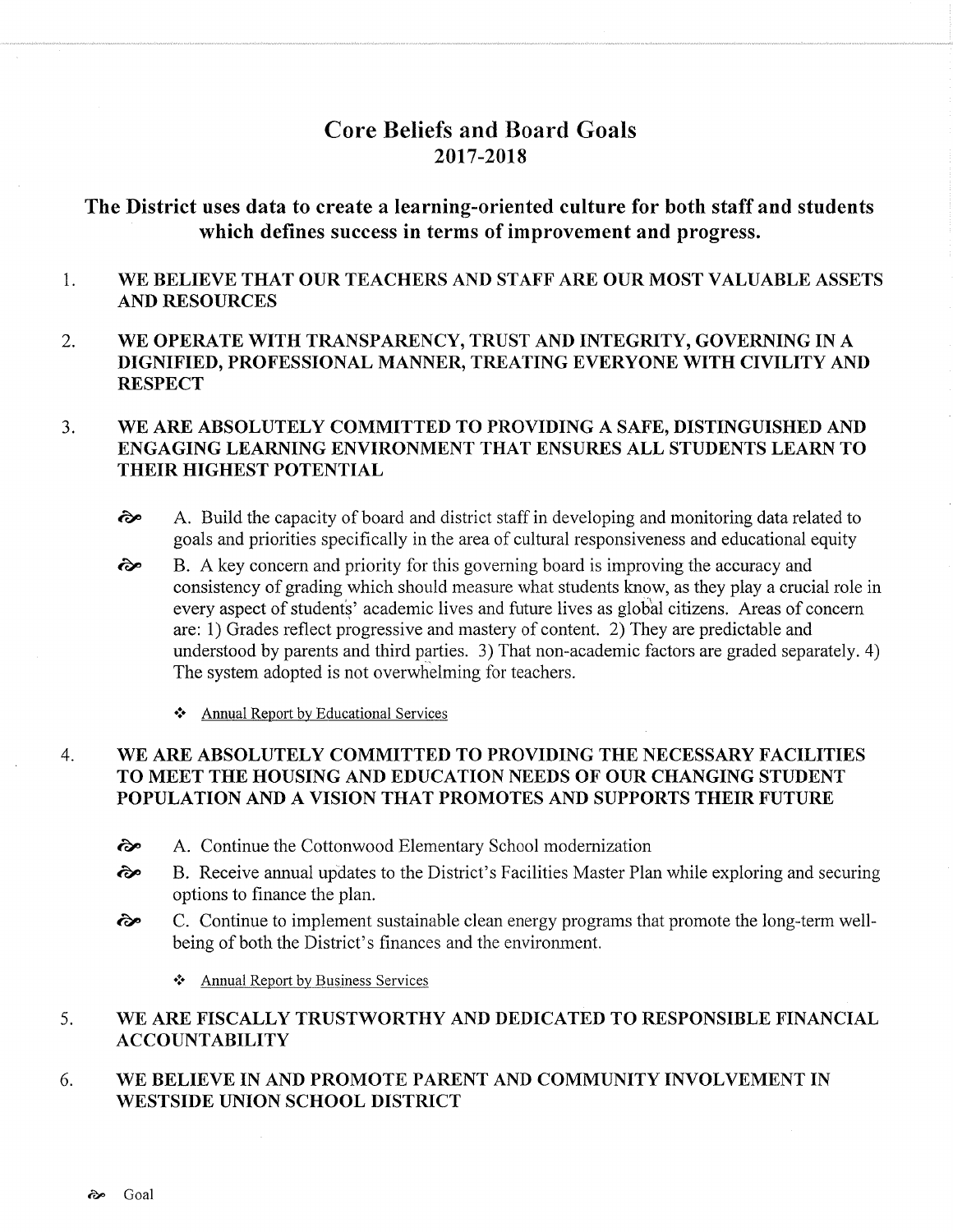## <sup>2017</sup>-2018 Board Expectations

# The District uses data to create a learning-oriented culture for both staff and students which defines success in terms of improvement and progress.

## 1. WE BELIEVE THAT OUR TEACHERS AND STAFF ARE OUR MOST VALUABLE ASSETS AND RESOURCES

### EXPECTATIONS:

- a. Provide staff development to enable employees in a job classihcations to maintain and improve their skills to meet stated goals of the Board to meet the needs of students. Continuously monitor and re-evaluate formula-driven staffing levels that adequately address student ratios and campus needs for all classifications of employees (classified, certificated, confidential, and administration) b. Maintain and monitor administrative training programs to enable existing staff to become
- administrators or to increase the skills of curent administrators to assume increasing levels of responsibility in the future as well as immediately assisting with the reduction of attendance issues, traffic safefy and student discipline at all school sites. Create programs that enable classified employees who want to become teachers to obtain the necessary information to do so, and work with the CSEA Board to make sure members know about contractual benefrts available when taking college classes. As grants become available to help classified employees become teachers, apply for any for which the District is eligible.
- c. Provide ongoing recognition for school achievement, program development, i.e., California Gold Ribbon, Golden Bell, Employee of the Year, and Program Innovation: Joe Walker STEALTH, Gregg Anderson Academy, The IDEA Academy at Cottonwood, Westside Academy and Hillview  $6<sup>th</sup>$  Grade Academy d. Continue a long-term plan to provide total compensation for all positions within the district that is
- competitive with the surrounding Antelope Valley elementary school districts Provide ongoing training to ensure a safe work place for all employees
- 
- e. Provide ongoing training to ensure a safe work place for all employees<br>f. As funds are available revenues will be placed in a separate account to pay for long term postemployment benefits
	- a. a.  $d \& e$  Annual Report by Human Resources<br>b. b  $\& c$  Annual Report from Superintendent<br>c. f Annual Report by Business Services
	-
	-

## 2. WE OPERATE WITH TRANSPARENCY, TRUST AND INTEGRITY, GOVERNING IN A DIGNIFIED, PROFESSIONAL MANNER, TREATING EVERYONE WITH CIVILITY AND RESPECT

### EXPECTATIONS

- a. Continue to improve the knowledge level of trustees through ongoing training, participation in political actions that influence improved funding and legislation for educational programs, and programs of independent study. All Board Members will attend the CSBA Annual Education Conference, with a report of sessions attended at a future Board Meeting, and receive a Masters in Governance certification
- b. The board will initiate the annual process for self-evaluation in June
- 
- c. Annually set objectives to meet the goals of the district in June d. Continue to improve working relationship with employee unions to enable communications that enhance the overall well-being of the district including all employees
- e. A public-friendly version of the three major budget reports of the year shall be posted on the website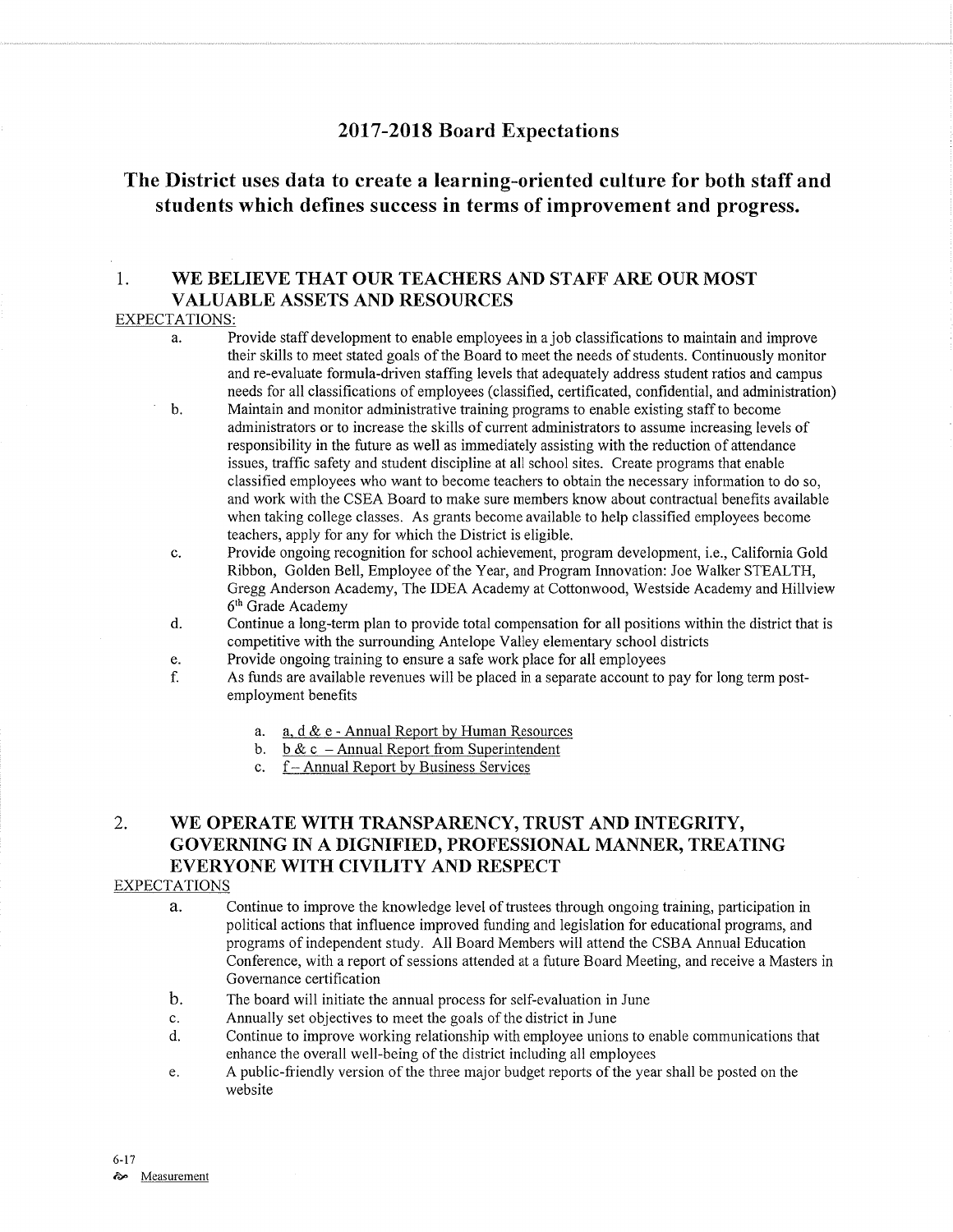# 3. WE ARB ABSOLUTELY COMMITTED TO PROVIDING A SAFE, DISTINGUISHED AND ENGAGING LEARNING ENVIRONMENT THAT ENSURES ALL STUDENTS LEARN TO THEIR HIGHEST POTENTIAL

### EXPECTATIONS:

- a. Staff will monitor comprehensive plans for improving student achievement including the Local Control Accountabilify Plan (LCAP) and the Comprehensive Safety Plans including the sections related to student discipline.<br>b. All students will receive rigorous and effective instruction, support and intervention that afford
- equitable access to a high quality educational experience in an environment that nurtures critical thinking, communication, collaboration, creativify and social responsibility.
- c. Teachers will use research-based best practices to design and deliver instruction, which addresses the knowledge, concepts and skills outlined in the State Standards. Teachers will design lessons that actively engage the minds of all learners with that which is to be learned. Learning objectives that describe what students will be able to do successfully and independently at the end of each lesson will be clearly articulated. Formative assessment will be used to guide and inform
- instruction. Summative assessment will be used to measure student learning. d. Professional Development will be aligned to improve student outcomes. Data will be collected to substantiate growth in student achievement.

## 4. WE ARE ABSOLUTELY COMMITTED TO PROVIDING THE NECESSARY FACILITIES TO MEET THE HOUSING AND EDUCATION NEEDS OF OUR CHANGING STUDENT POPULATION AND A VISION THAT PROMOTES AND SUPPORTS THEIR FUTURE

### EXPECTATION

a. Monitor and maintain high-quality information technology systems throughout the District

## 5. WE ARE FISCALLY TRUSTWORTHY AND DEDICATED TO RESPONSIBLE FINANCIAL ACCOUNTABILITY

### EXPECTATIONS:

- a. Continue to decrease encroachment of general funds by Special Education b. Continue to update and implement the adopted Techology Plan
- 
- 
- c. Continue to increase operational efhciency d. Citizens Oversight Committee will hold required meetings
- 
- e. Set budget priorities based on the goals of the District for maximize the available dollars for the Support and retain partnerships that have a mutual priority to maximize the available dollars for improving programs for students
- 
- g. Maintain student Average Daily Attendance to exceed 96% percent.<br>h. Senior Staff to hold twice-yearly fiscal status updates at employee work locations in order to educate and inform our stakeholders
- i. Maintain a financially responsible, positive District budget for the current year and two out years in order to preserve Westside's financial solvency, educational programs and the continued payment of employee salaries.
	- a g Annual ADA Report by Business Services
	- ôp a. b. c. d, e, f. h & i - Budget Presentations by Business Services